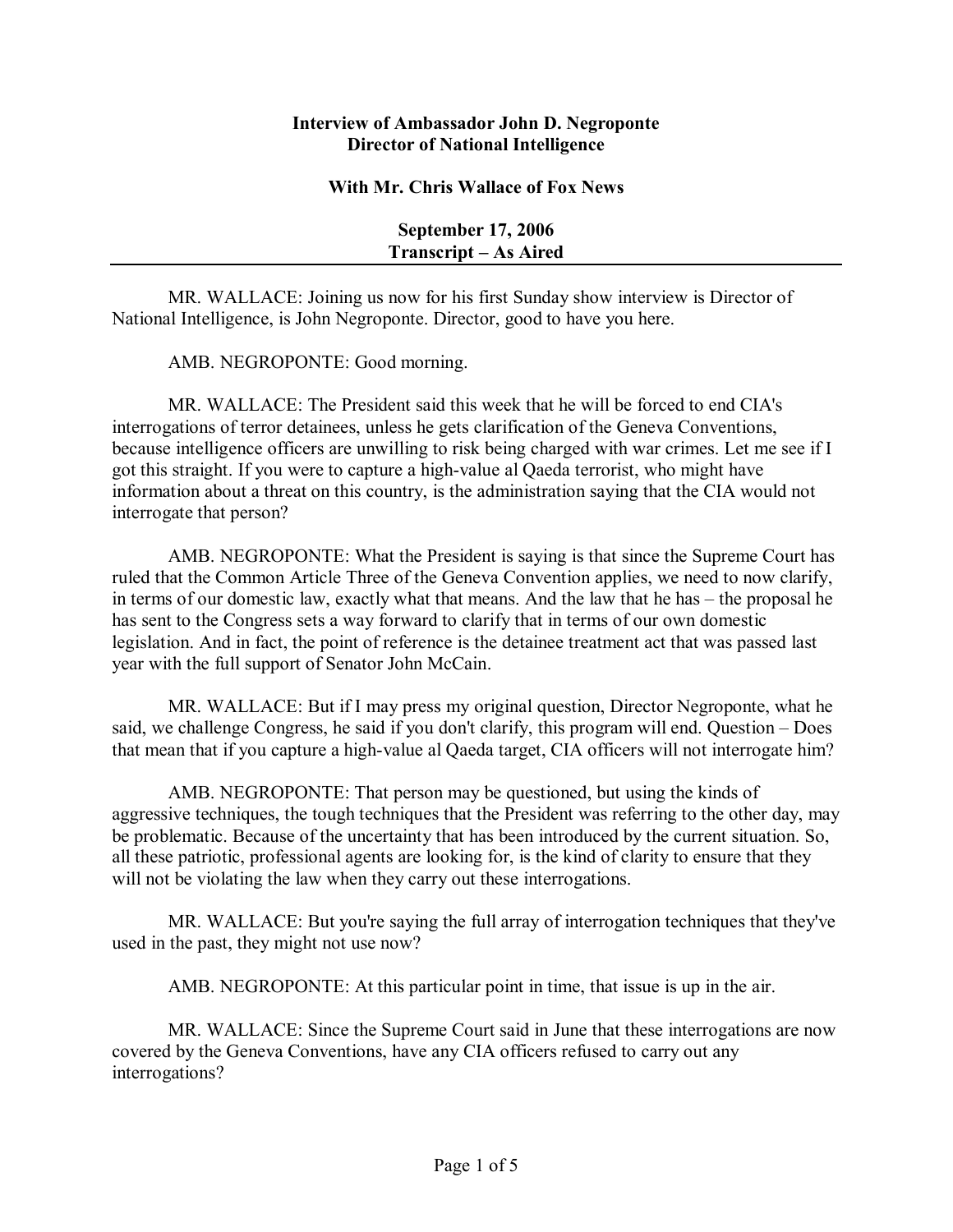AMB. NEGROPONTE: Well, I think what you're getting me into here is the conduct of the program, Chris. And what's been happening -

MR. WALLACE: No, I'm asking a simple question. Have any CIA officers refused to carry out  $-$ 

AMB. NEGROPONTE: I think the way I would answer you in regard to that question is, that there's been precious little activity of that kind for a number of months now, and certainly since the Supreme Court decision.

MR. WALLACE: That has curtailed the kind of questioning that they have done.

AMB. NEGROPONTE: There just simply hasn't been that kind of activity.

MR. WALLACE: Because of their concerns about legal liability?

AMB. NEGROPONTE: Well, the legal uncertainties surrounding the entire program in which we think must be clarified.

MR. WALLACE: So, the question I have then is, if this program is so vital, as the President says and I think all Americans would agree, and if it's impossible to go forward with the full array of tactics to question these people, without clarifying the Geneva Conventions, why did the President wait all the way from June 29th when the Supreme Court ruled in the Hamdan case until last week to push this?

AMB. NEGROPONTE: Well, the court, as you know, ruled that we ought to come to the Congress, both with respect to military commissions and with respect to Common Article Three. So, it was decided to wait until Congress came back into session. And meanwhile, during that two-month period, July and August, a lot of time was spent consulting within the administration amongst experts, as to how best to accomplish this.

But let me reiterate, what we're seeking here is not to alter Geneva, not to dilute the impact of Common Article Three. It's simply to find the clearest and most concise way to implement it under United States domestic law. That's all we're seeking. Our CIA interrogators, and our CIA agents want to, and are committed to, behaving in a Constitution, a legal and a lawful manner, and in a way that is consistent with our international obligations.

MR. WALLACE: Let me ask you a question some skeptics are raising. The President says time is running out, it is vital that Congress pass this clarifying legislation. At the current time, you have no CIA prisoners, because the President announced they've all been moved to Guantanamo. As far as the tribunals are concerned, none of these people have been brought to trial for five years, so they can wait a little longer.

Is the timing here really about national security, or is it more about having a good issue for the November elections?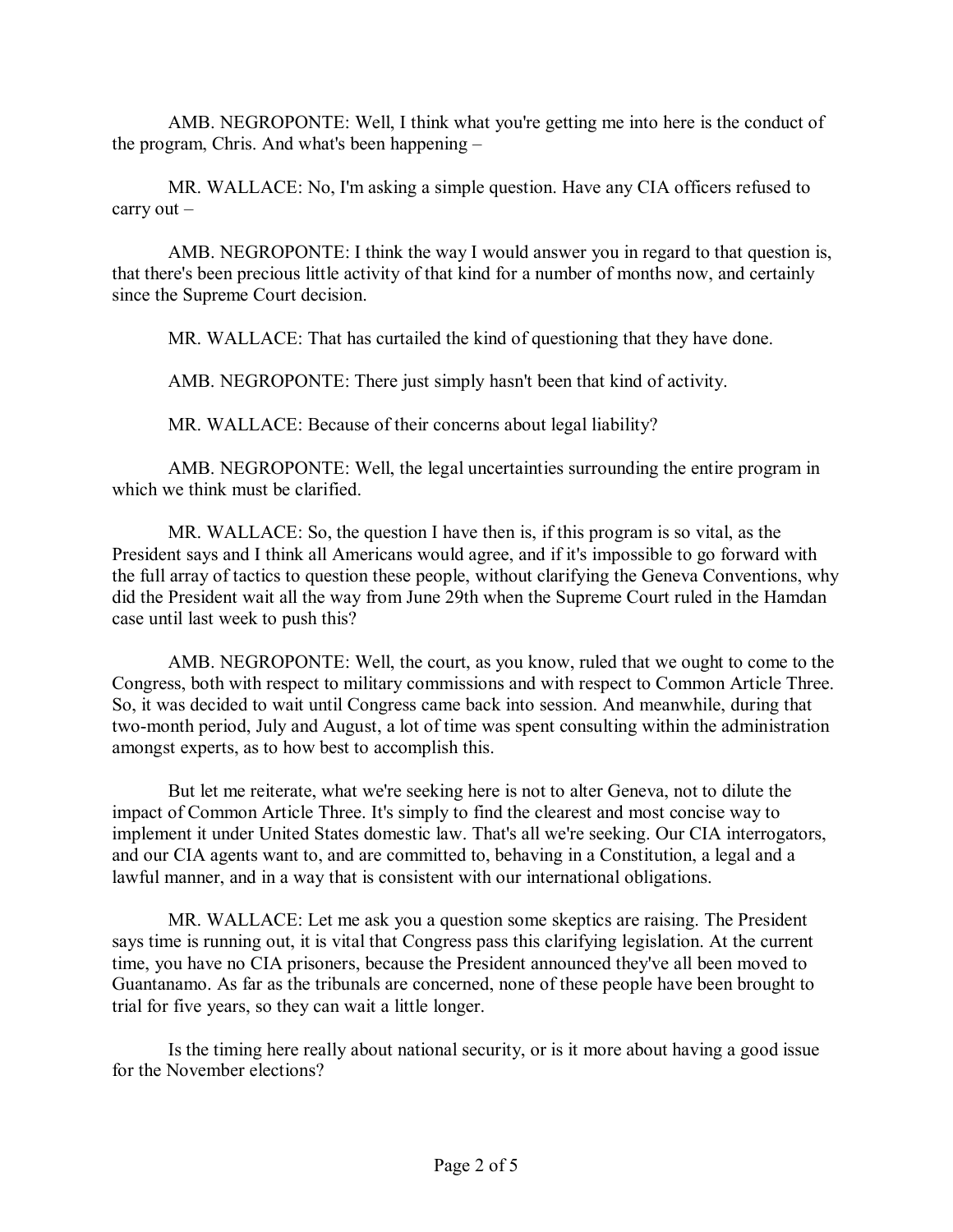AMB. NEGROPONTE: I think the timing here is a consequence of the Supreme Court decision. And also the fact that we need to have, even though the number of detainees has gone down to zero, this is a very, very important capability to have. This has been one of the most valuable, if not the most valuable intelligence, human intelligence program, with respect to al Qaeda.

It has given us invaluable information that has saved American lives. So, it is very, very important that we have this kind of capability.

MR. WALLACE: Okay. Let's talk about the capability and how much it's interfered with now. Common Article Three of the Geneva Conventions was ratified by the United States in 1955. Since then, we've interrogated Soviet spies during the height of the Cold War. We've interrogated the Viet Cong during the height of Vietnam. Why is this now a problem?

AMB. NEGROPONTE: Well, because we're talking about a different kind of war. And in this particular case, we're talking about illegal enemy combatants.

Who I would remind you, until the Supreme Court decision was handed down in June, we did not believe came under the purview of Common Article Three. But now that that court decision has been made, and in an effort to comply with that decision, we are seeking the clarity to define our obligations under Common Article Three in terms of United States domestic law.

MR. WALLACE: But Director, the reason the Supreme Court had to rule  $-$  didn't have to make that decision  $-$  the reason that it ruled that Geneva covered these terror detainees is because of the fact that the President explicitly put a waiver that said Geneva did not cover them, in 2002. The fact is, for the previous 47 years, and there were other illegal enemy combatants, Soviet spies, Viet Cong, somehow the U.S. was able to interrogate those kinds of prisoners and not run afoul of Geneva. For 47 years. Why is this a problem?

AMB. NEGROPONTE: Well, the fact of the matter is, I think the President when he made this determination was – the Common Article Three was passed with reference to civil wars. Not with respect to this kind of a conflict. But in any event, we are where we are at this particular point in time. And I can't think of anything more logical than trying to define our obligations with respect to Common Article Three under U.S. domestic law.

It's a practice that we've carried out many, many times in the past. And the standard we're actually proposing be applied is what is known as the McCain amendment in the Detainee Treatment Act of 2005. So, that we would hope the Senators would be comfortable with applying that standard.

MR. WALLACE: Before you became Director of National Intelligence, you were a diplomat, and over the years you worked with Colin Powell. This week, Secretary Powell wrote this, and let's put it on the screen. "The world is beginning to doubt the moral basis of our fight against terrorism. To redefine Common Article Three would add to those doubts. Furthermore, it would put our own troops at risk."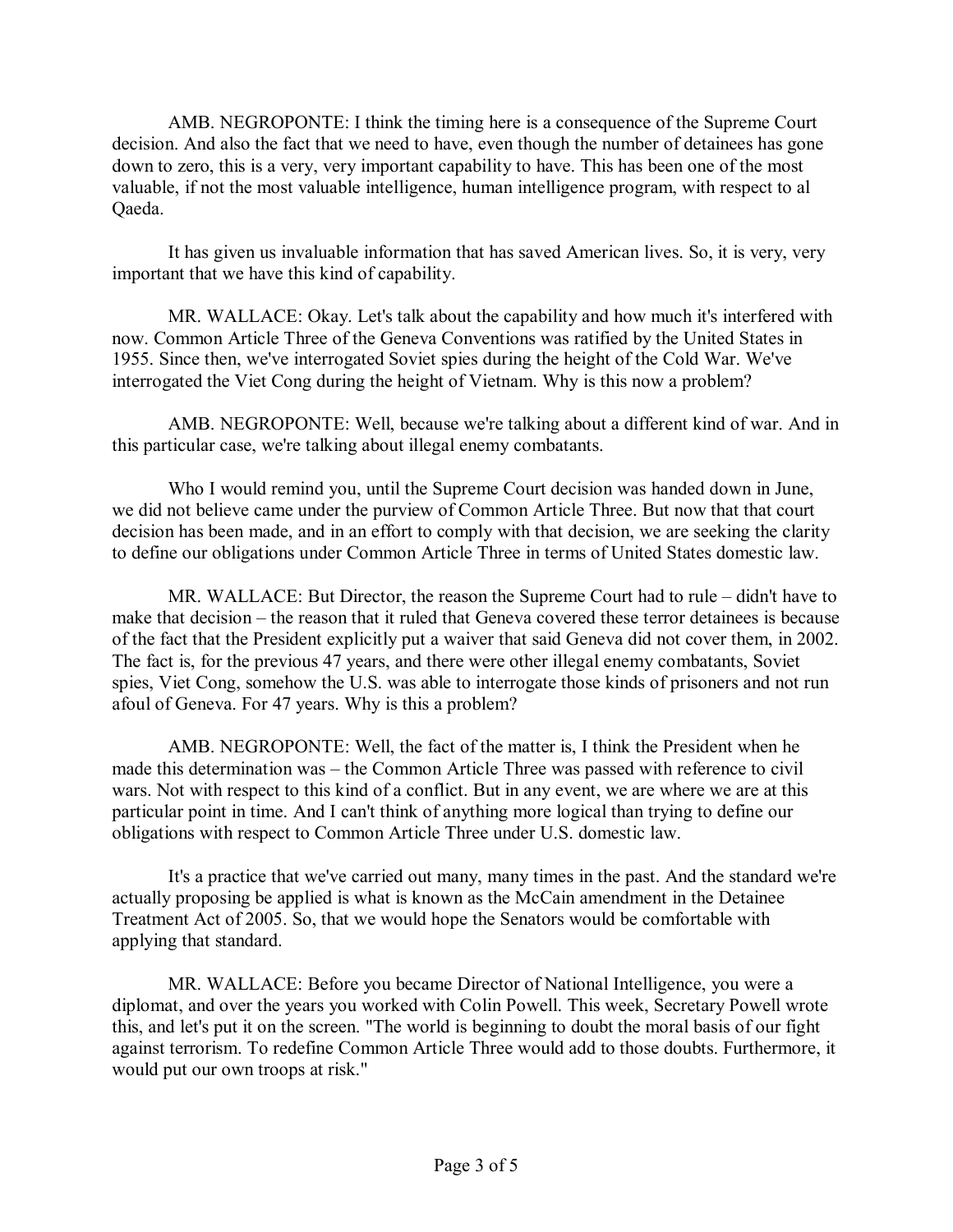Director, John McCain says for the U.S. to be the first country ever to redefine the Geneva Conventions would someday put our troops in danger.

AMB. NEGROPONTE: Let me emphasize first that we're not  $-$  this is not about redefining. It's about clarifying. It's in fact about defining our obligations under Common Article Three.

MR. WALLACE: So, it's not about redefining, it's about defining?

AMB. NEGROPONTE: It's not about changing anything. It is about clarifying under U.S. domestic law, what our obligations are. Let me make another point, because I think it bears mentioning. Throughout the conduct of this program, over the years of it existence, the comportment of the CIA agents who've been conducting these interrogations have been entirely within United States law and the Constitution.

And these programs have been under very, very strict supervision, carried out by very, very professional officers who are totally committed to complying with the United States law. And I wouldn't want there to be any suggestion that this had not been the case.

MR. WALLACE: No, I don't know that there is any suggestion of that. And obviously, they were following orders. One of the reasons, you keep bringing up the fact that John McCain, this was what was in his amendment that was agreed to last December. One of the problems, apparently, for Senator McCain is he felt that the limits that were put on interrogation last December were ignored by the CIA. That the administration used them for the military, but didn't use them for the CIA. In fact, he got rolled on that. And so now, he's trying to insist that is doesn't happen again.

MR NEGROPONTE: Well, what I would to say to that is, first of all, it's not the case. I would respectfully disagree with that. And secondly, even in Senator McCain's legislation, in the Detainee Treatment Act, there is a distinction made between interrogation of detainees held by the Department of Defense, and detainees held by entities other than the Department of Defense. So that there is  $-$  that distinction is foreseen right in that legislation.

MR. WALLACE: You know, I don't have to tell you this is kind of an ugly dispute involving a lot of very patriotic men, the White House, the President on the one hand, real patriots like John McCain and Colin Powell and John Warner on the other hand. What's the possibility of a compromise?

AMB. NEGROPONTE: I think we're going to have to wait and see. I think it's very, very important that this program go forth. It's provided invaluable information that has saved lives of Americans. Significant plots against our homeland have been disrupted as a result. And surely there is a way of finding a way forward that would permit this program to continue. And at the same time, do it in a way that is both respectful of our law and Constitution, and our international obligations.